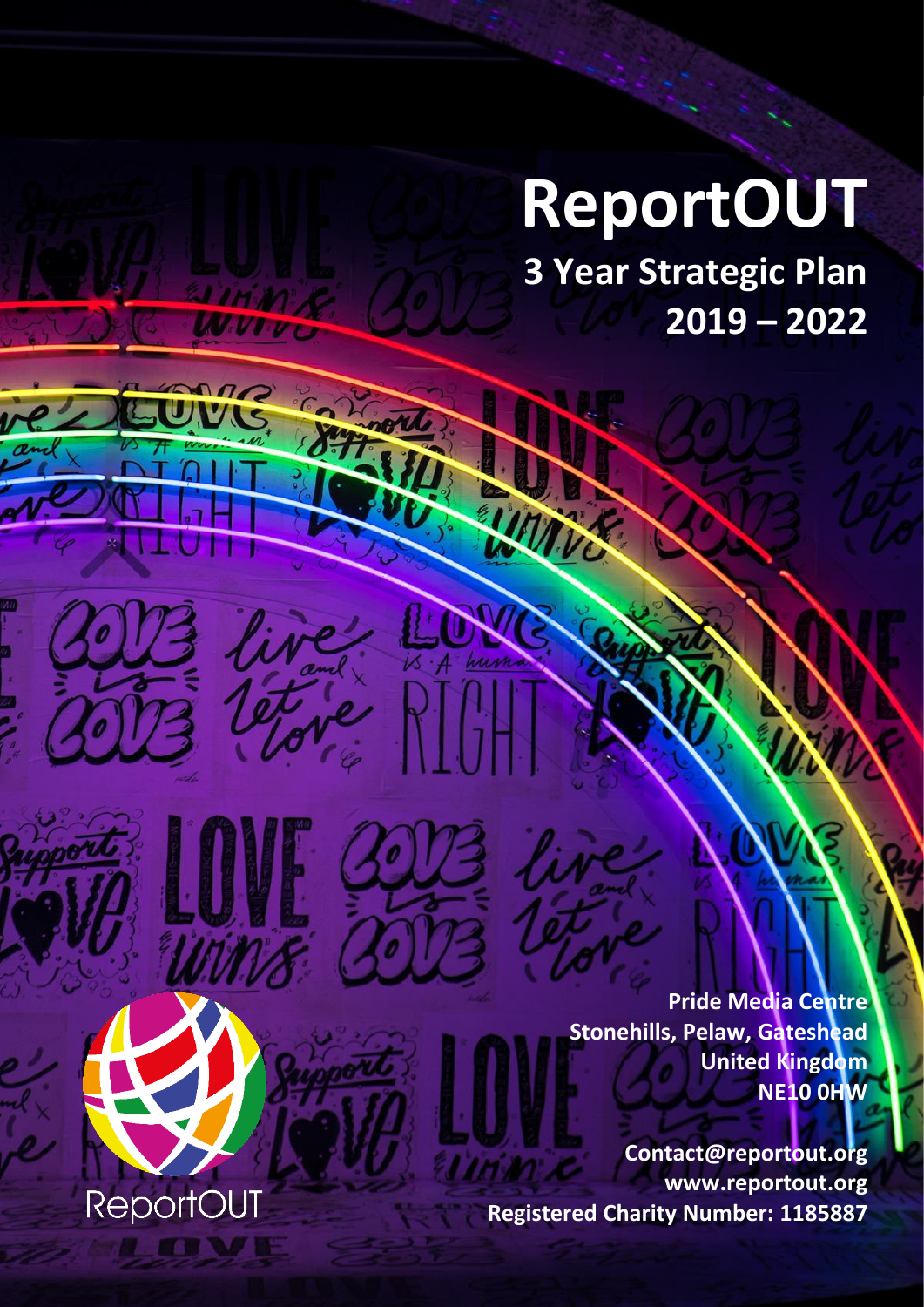**Executive summary**

**Welcome to the first Strategic Plan for ReportOUT, which will ensure our direction and focus for the next three years from 2019 – 2022.**

**ReportOUT was formed to tackle the tide of emerging global human rights abuses of SOGIESC (sexual orientation, gender identity, expression and sex characteristics) people and communities. Only in recent years, have SOGIESC rights been recognised as human rights, as they were not considered in the original UN Declaration of Human Rights due to the criminalisation of SOGIESC people in most nation states. Whilst there has been significant progress in legal and social change in some countries for SOGIESC people, there are significant problems moving forward, with very few global organisations tackling and monitoring the human rights abuses of SOGIESC people.**

**This three-year strategic plan sets out our clear vision as we move ahead as an organisation and it outlines our key objectives. It is an exciting time for ReportOUT as we watch its genesis from an idea to a reality. We hope that you will join us on our journey!**

**Kindest regards,**

**Drew Dalton Chair of Trustees**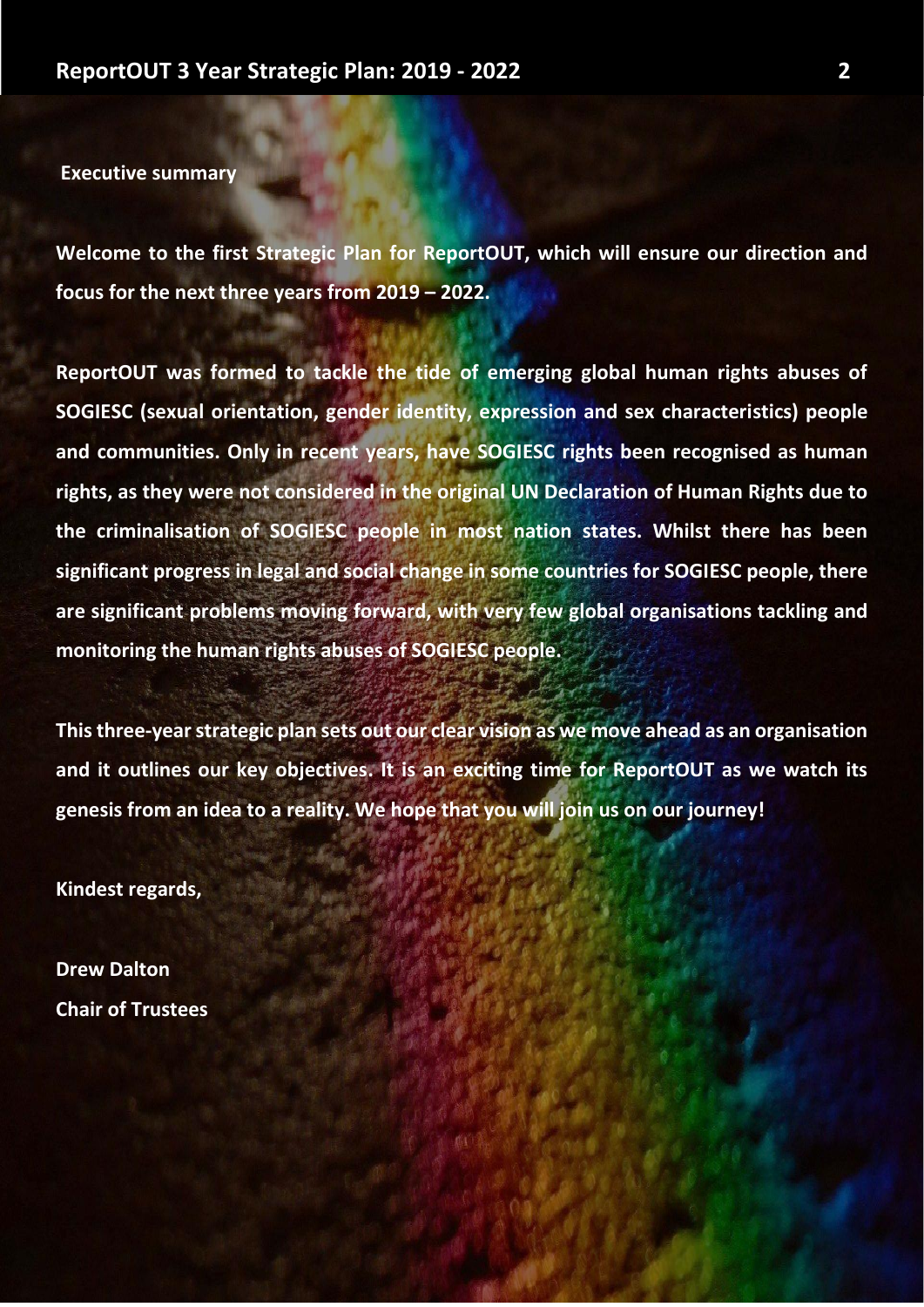## **Purpose**

#### **Legal and charitable status**

ReportOUT is a Charitable Incorporated Organisation (CIO) registered in England and Wales and is based in Gateshead, United Kingdom. Registered Charity Number: **1185887**

#### **Tagline**

"Your SOGIESC Rights, Reporting Out, Reporting Onwards"

#### **Mission statement**

ReportOUT is a human rights research organisation that documents the lived experiences of SOGIESC people and communities in different nations across the globe. We use our research to inform the public, educate others and to campaign and advocate about SOGIESC human rights infringements and the lived experiences of SOGIESC people.

#### **Our aims**

To promote human rights (as set out in the Universal Declaration of Human Rights and subsequent United Nations conventions and declarations) throughout the world in particular but not exclusively of SOGIESC people, by all or any of the following means:

- A) eliminating infringements of human rights;
- B) research into human rights issues;
- C) raising awareness of human rights issues;
- D) educating the public about human rights;
- E) monitoring abuses of human rights;
- F) international advocacy of human rights;
- G) providing technical advice to government and others on human rights matters.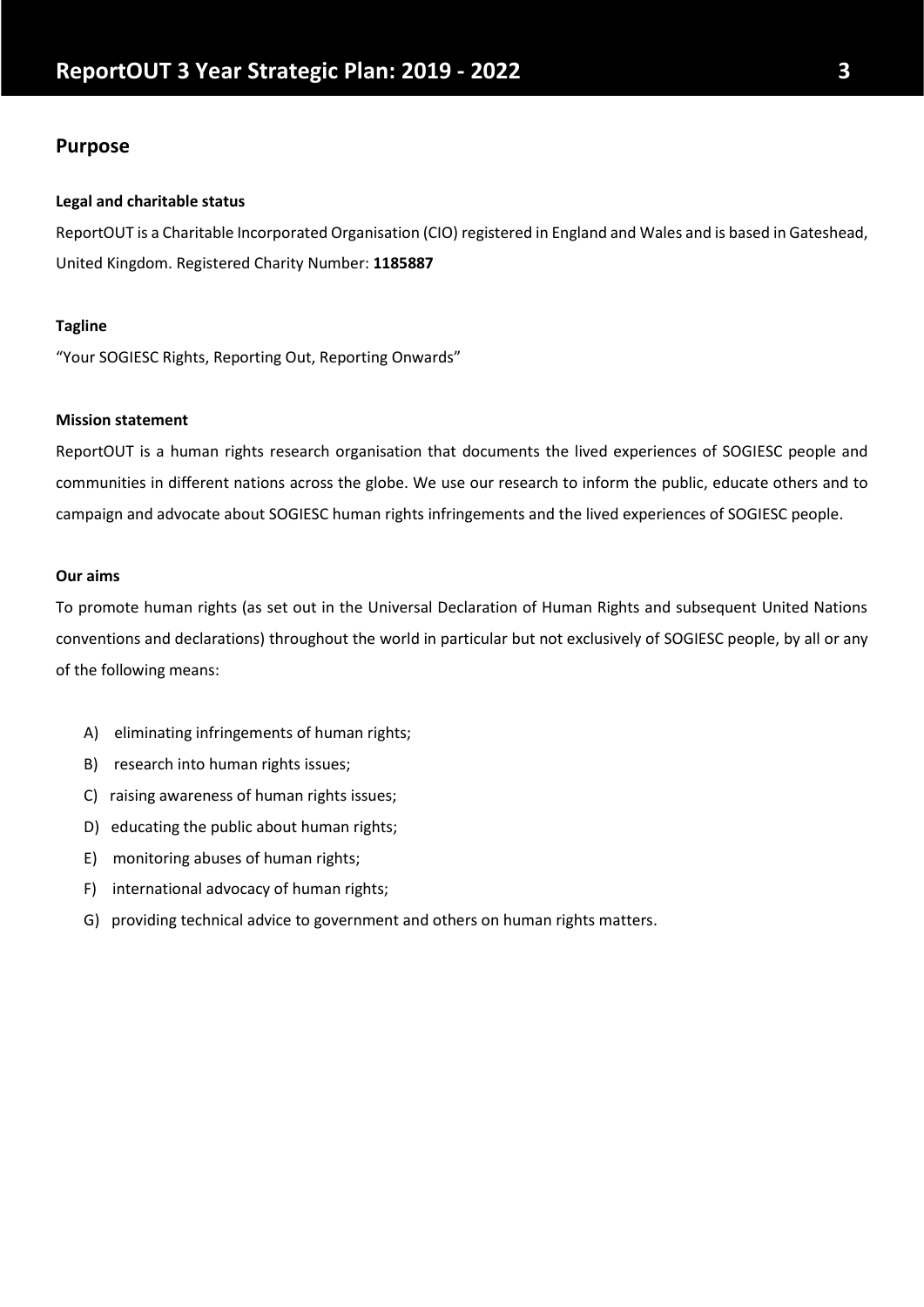## **Distinctiveness**

ReportOUT researches, monitors and raises awareness of SOGIESC human rights abuses and the lived experiences of SOGI people. It is unique in that it collates data from literature searches, interviews and a global survey to inform unique nation state reports. The vision moving ahead is that ReportOUT will cover all nation states across the globe. The information gathered then follows a two part process; 1) to feed into our education project, and: 2) to feed into our campaign and advocacy project, whereby we use this gathered data to feed into international mechanisms and actors/organisations who will use it to campaign for social change. ReportOUT also offer technical advice to governments and bodies on human rights, as well as consultancy support to ensure that governments abide by legislation that they have sign up to under the UN Declaration of Human Rights and other protocols. Please see **figure one** for further information.



**Figure one:** ReportOUT reporting process from grassroots to international bodies

Our SOGIESC contacts feed into the work of what we do and aid us in spreading the nation state reports, survey data collection and our findings to an even wider audience. This will be via our contacts and trustees currently based in the United Kingdom and internationally cover significant parts of the globe; such as the Middle East and North Africa, Sub-Saharan Africa, the Far East, Europe, Latin America and Central America. We are continuing to develop these SOGIESC champions so we may gain further global coverage, as well as linking in with existing SOGIESC organisations who can help us further. ReportOUT aim to have the survey and nation state reports for all 195 nation states across the globe.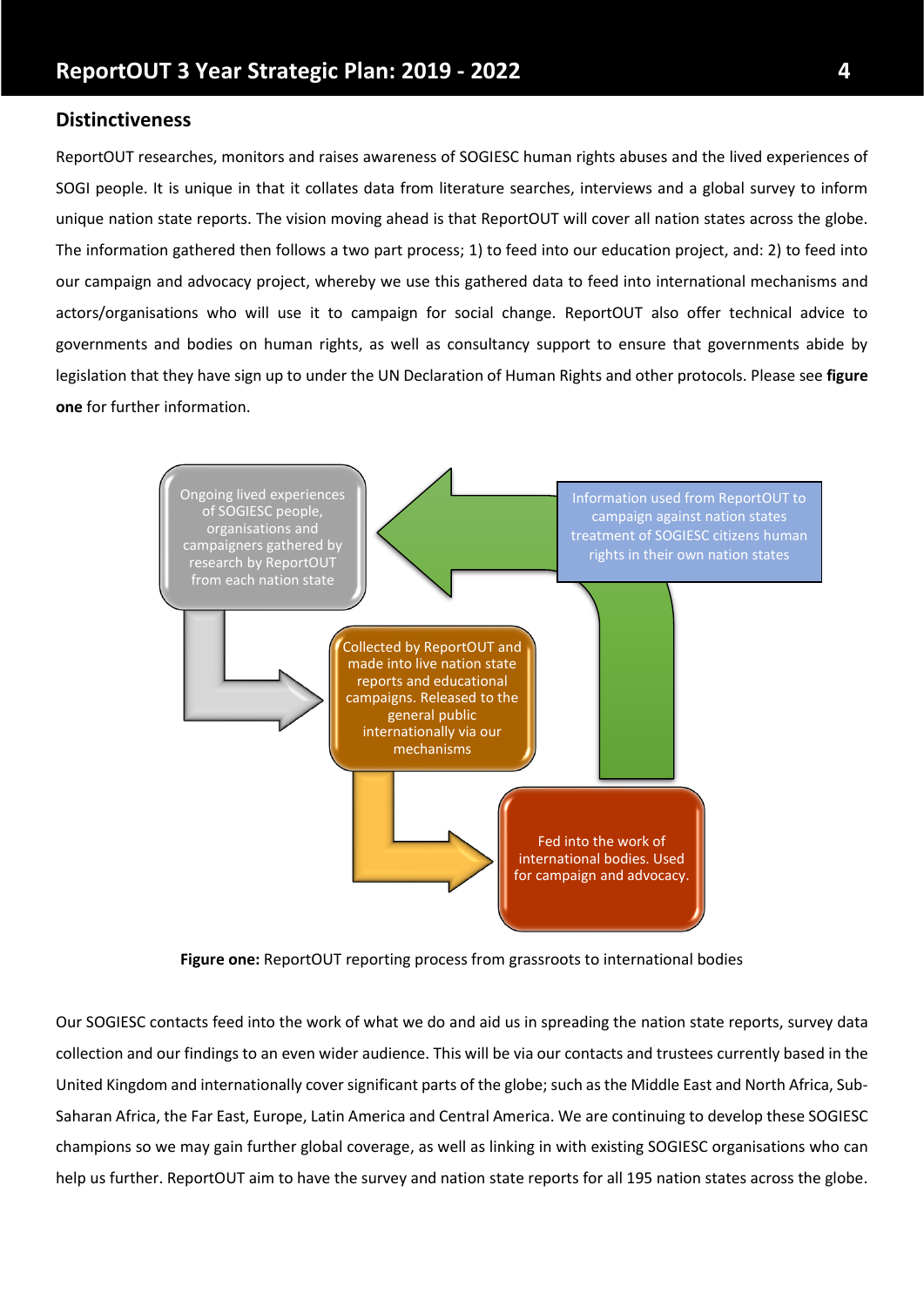## **Evidence of our need**

Across the world, SOGIESC people continue to face discrimination and abuse. Whilst SOGIESC rights have made significant progress over the past few years – but only in some parts of the world. In many places, SOGIESC people still face widespread stigmatization and persecution, and in a surprising number of countries the penalty for same-sex relationships is prison or even death. There are about 70 countries – mostly in the Middle East, Africa and Asia – where same sex activity between consenting adults is illegal. Some countries only criminalize sex between men, but a growing number have recently expanded their laws to include bisexual and lesbian women (EqualDex, 2019). There are some countries in which homosexuality is punishable by death, such as Iran, Saudi Arabia and Yemen; parts of Somalia and northern Nigeria. The death penalty is applied by non-state actors, including Islamic state, in Syria and Iraq. In theory, the death penalty could be handed down under sharia law in Mauritania, Afghanistan, Pakistan, Qatar and the United Arab Emirates (ILGA, 2019). Recent international emergencies, such as the persecution of SOGIESC people in Chechnya through the rounding up and torture of them in concentration camps have highlighted the role that UK-based organisations can play in affecting international action on SOGIESC rights abuses (Stonewall, 2019). Some nation states have grown increasingly conservative toward SOGIESC rights such as Hungary and Russia and as such social attitudes have led to instances of more open persecution and attacks on SOGIESC people by both the state and members of the public.

## **Looking back. How far have we come?**

ReportOUT were founded in March 2019 by signing our formal constitution and we gained charitable status on the 21<sup>st</sup> October 2019 from the U.K Charity Commission. As such, we are a new charitable organisation and so this is our first three-year strategic plan. The next strategic plan in 2022 will outline lessons learnt from our performance and what we must continue to do, based from what is accomplished over the period of this strategic plan.

However, it must be started that in a short space of time in 2019, ReportOUT have:

- gained office space at Pride Media Centre;
- hosted small scale fundraising events;
- developed the beginnings of a volunteer project and recruited a team of volunteers working on nation state reports and events. This offers local people opportunities to build up skills and human rights experience;
- developed a website and social media presence;
- built up early networks of SOGIESC organisations;
- gained a robust set of trustees;
- built up influential Patrons to support our work;
- started our first 'special project' in Uganda;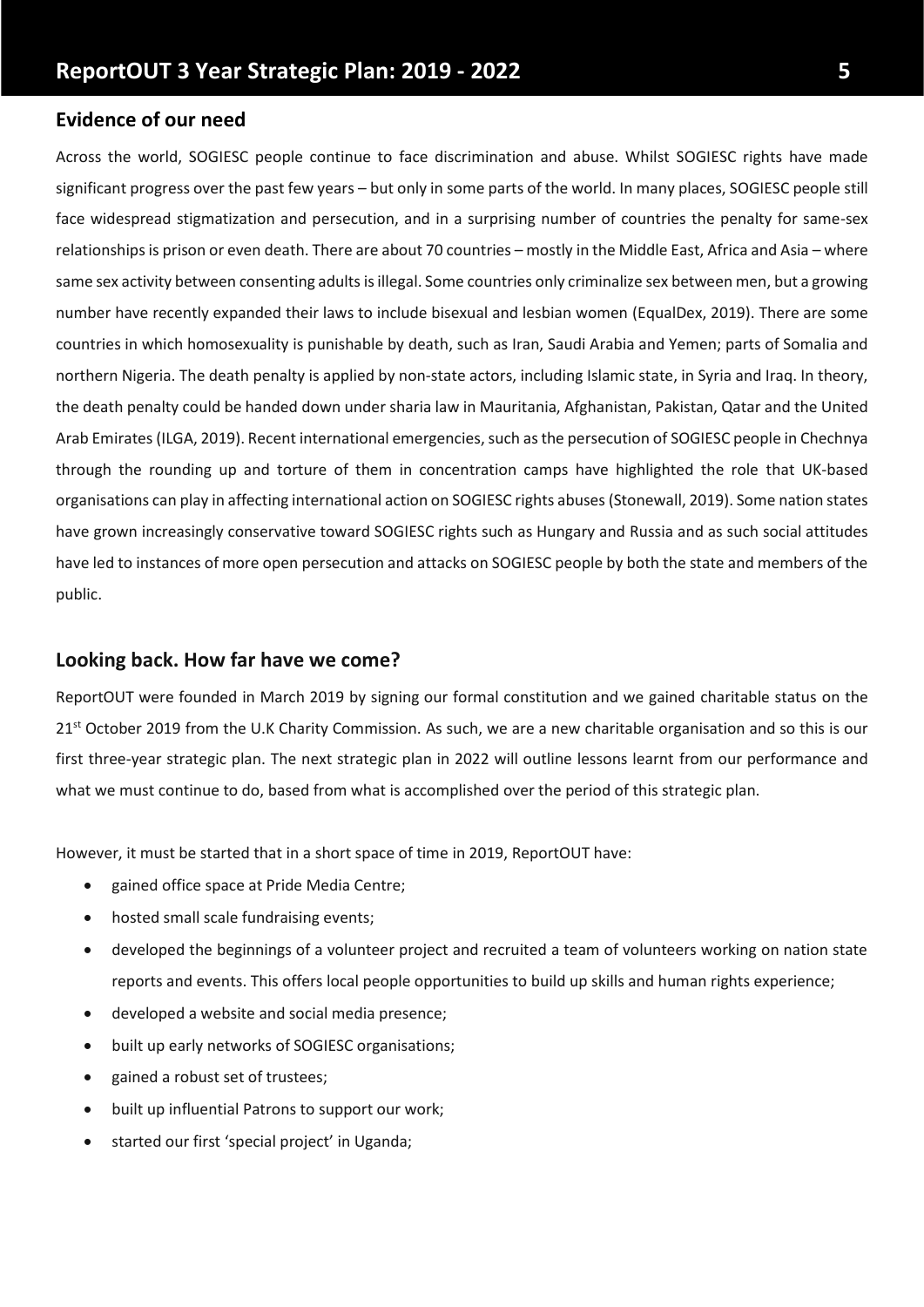# **ReportOUT current status SWOT analysis (as of October 2019)**

It is vital to analyse where ReportOUT stands currently. The following SWOT analysis informs us of where we currently stand, and this will be reflected upon and used to inform our future goals and to set objectives for the next three years.

- 
- Clear vision and objectives;
- National and international trustee with representation of SOGI identities. Good coverage of the globe from Sub-Saharan Africa, Eastern Asia, South Asia, Western Europe and the Middle East. Representation of SOGI people amongst trustees is high;
- . Own office premises based within Pride Media Centre and so access to Pride Radio and media resources:
- Dedicated volunteer team and robust volunteer project:
- Gained three influential SOGI Patrons with a global reach;
- 'Out in Uganda Project' as first 'special project' is going well and have developed partnerships;
- Website and social media are growing in strength and reach;
- Fundraising events strategy in place for the first year of operation;
- Good record keeping and data collection;
- Strong 'word of mouth' reputation but in early stages.
- Lacking trustees from North and South America, as well as Eastern Europe/Russia and Oceania;
- Volunteering project needs further growth and is lacking volunteers who speak other languages. Small volunteer team;
- ReportOUT profile outreach needs further work with a marketing and media strategy;
- Lack of languages spoken amongst volunteers;
- Volunteer-led organisation which would benefit from paid staff members to ensure consistency and growth of the organisation;
- A lack of current budgets and cash flow;
- . The impact of our work needs more clarification.



- . Developing an online TV programme 'ReportOUT' discussing SOGI rights in nation states. Potential to increase awareness of the organisation:
- Develop an international volunteering project;
- Gaining United Nations recognition for our research to measure impact;
	- Joining key network organisations such as ILGA, UK Alliance for Global Equality and the Commonwealth Equality Network;
	- Potential new funding pots of money for funding bids;
	- . Build up a regular and loyal donor base;
	- Develop further partnerships with other non-profits, both nationally and globally;
	- Garner video and written testimonials, including press materials.



- Loss of key volunteers through volunteer burnout and turnover;
- Loss of trustee coverage;
- Fundraising landscape changes and a lack of funding;
- Cashflow and external costs;
- Difficult to measure the impact of what we do globally.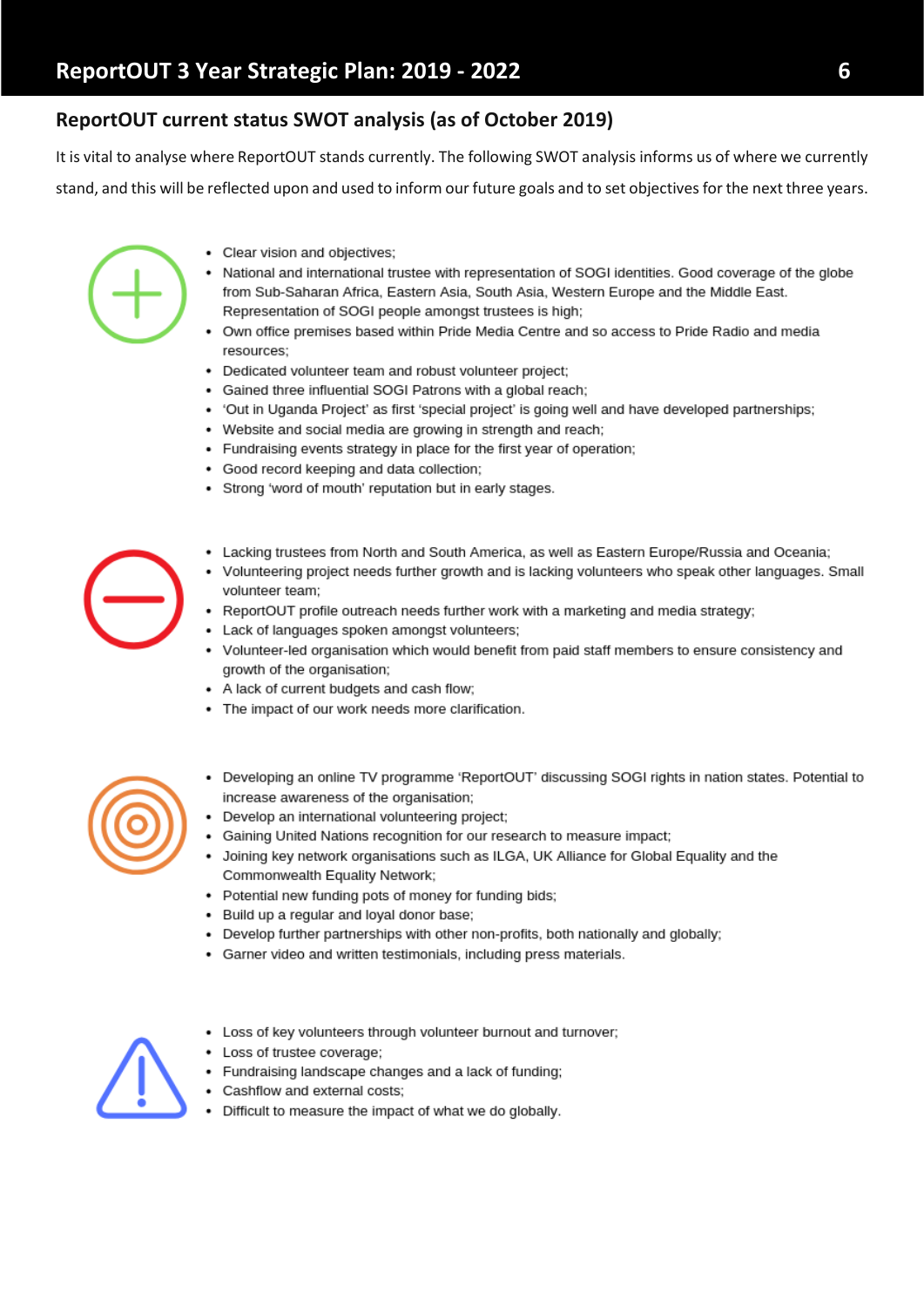## **Looking forward: Strategic priorities: 2019 – 2022**

# **Strategic priority 1**

## *To increase volunteering and enhance the volunteering experience at ReportOUT*

#### **Objectives:**

- ensure further global coverage of trustees;
- increase in number and diversity of volunteers with specialist skills;
- increase volunteer satisfaction, impact and longevity;
- implement an international volunteering scheme.

# **Strategic priority 2**

## *To increase the global coverage of our research and to ensure research of a high quality*

## **Objectives:**

- continue to enhance quality checking systems of our research;
- increase networks of SOGIESC people, organisations and communities to aid research;
- increase in mapping of SOGIESC issues worldwide;
- increase in number of nation state reports;
- increase in coverage of global survey across nation states;
- take part in global projects in partnership with global organisations, once per year;
- ensure impact assessments of our work are in place;
- gain United Nations recognition of our work and to work with other global bodies.

## **Strategic priority 3**

## *To increase our media coverage and grow a positive reputation*

#### **Objectives:**

- develop an effective media, communications and marketing strategy;
- ensure a presence both online and offline with key events;
- increase in the number of people who come to ReportOUT events;
- increase in the satisfaction of people who come to ReportOUT events;
- become the 'go to' place for media enquiries around global SOGIESC issues.